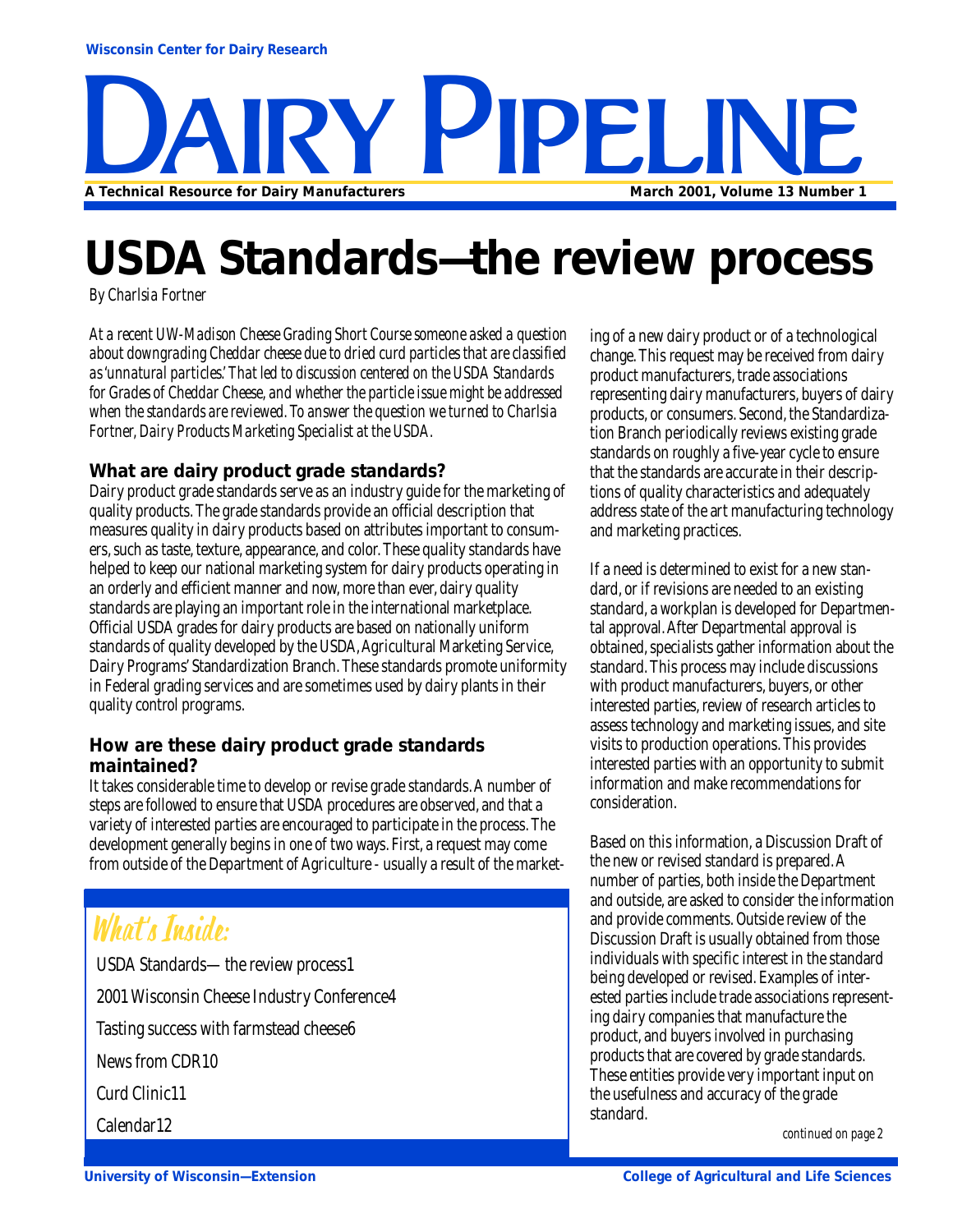#### *continued from front page*

Information is compiled and incorporated into the next stage of review, the Coordination Draft. This document is provided to all government and non-government parties with specific or general interest in the standard for review. This provides a broad review of the new or revised standard prior to notification in the Federal Register. If general support for the changes is received, the process will be continued.

A notice is prepared for publication in the Federal Register, detailing the revisions that are being proposed to the standard. When this notice is published in the Federal Register, a public comment period begins. This is usually 60 days, during which any interested party is invited to provide comments on the proposals.

Once again comments are analyzed, and when appropriate, incorporated into the standard. A notice finalizing the new or revised standard is prepared, including discussion of the comments received. This notice is published in the Federal Register, and an effective date for the standard is provided. This is usually 30 days after publication. Copies of the new or revised standard are distributed and posted on the Dairy Programs' website.

The U.S. Standards for Grades of Cheddar Cheese were established in 1923, and last revised in 1956. This does not mean that they have not been routinely reviewed during the last 45 years, but simply that at the conclusion of each review, there have been no items that warranted change. A routine review of the Cheddar cheese grade standards is currently in the early stages, therefore, any parts of the standards that may be outdated or no longer accurate are being considered for revision. Additionally, new issues brought into existence by the emergence of new technology may also be considered at this time. The appearance of dried curd particles in finished Cheddar cheeses is an issue should be considered during this review. Its appearance in Cheddar cheese may be attributed to increased use of larger, more automated curd handling equipment.

#### **What do the current Cheddar Cheese Grade Standards say?**

The U.S. Standards for Grades of Cheddar Cheese define four U.S. grades: AA, A, B and C, based on four quality factors: flavor, body and texture, finish and appearance, and color. Different levels of intensity for each defect are defined within the standard as well. Defects and their allowances within each grade are separated according to the degree of curing of the Cheddar cheese. The final U.S. grade for any given vat of cheese is established on the basis of the lowest rating of any one of the quality characteristics present. Condensed tables are included to present characteristics according to the degree of cure, providing quick reference for the specific grades, while detailed descriptions of each characteristic are also included for more concentrated reference.

Specifically, the "unnatural" characteristic is a color defect. Other color quality characteristics include seamy, wavy, acid-cut, mottled, salt spots, dull or faded, and bleached surface (on rindless Cheddar cheese). Each of these characteristics exhibits a distinct appearance on the cheese surface or trier plug, and each is generally attributable to one or more identifiable causative factors.



A routine review of the "Cheddar cheese grade standards is currently in the early stages, therefore, any parts of the standards that may be outdated or no longer accurate are being considered for revision."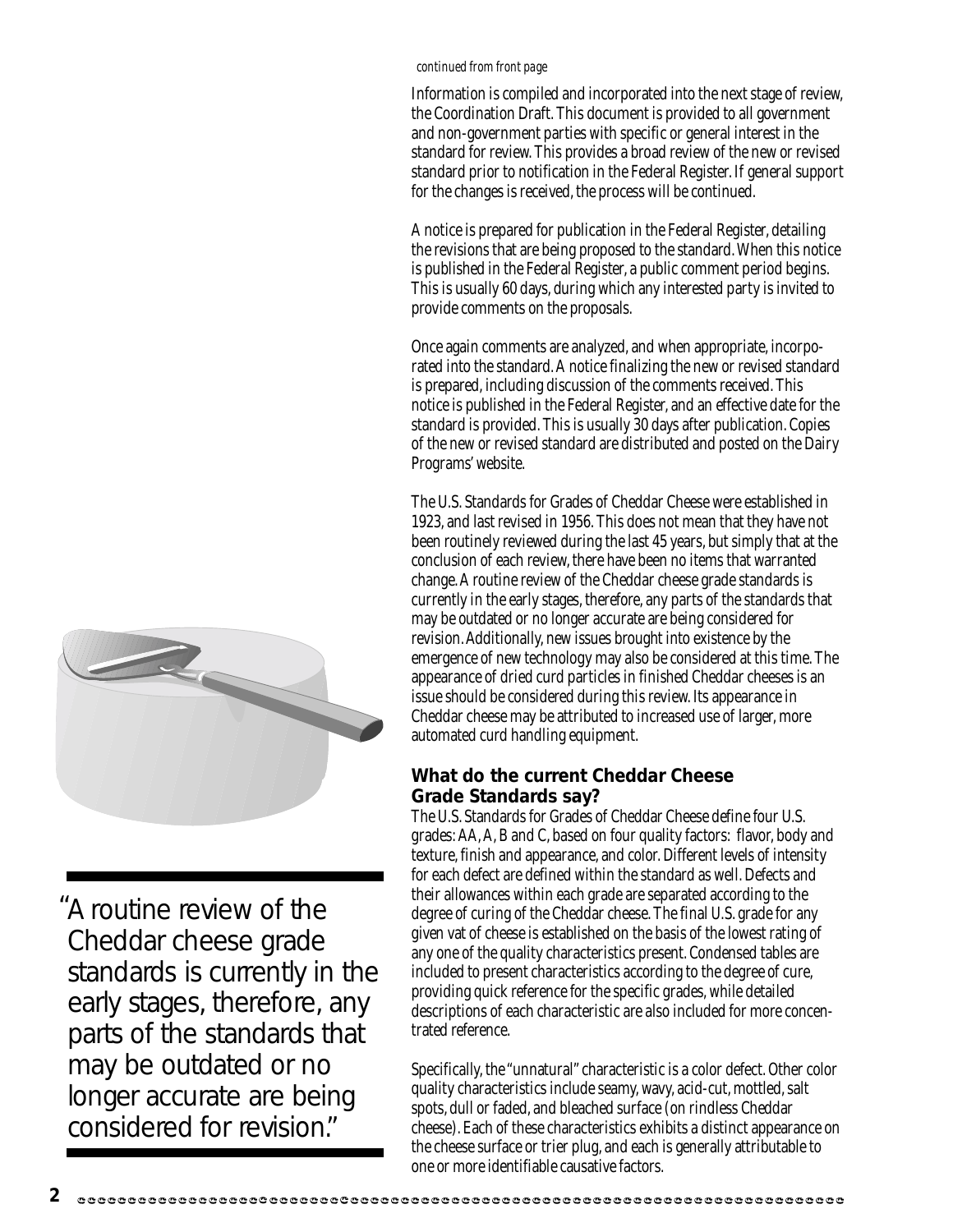#### **What is the issue with the unnatural defect?**

"Unnatural" is a characteristic of the color quality factor, and is defined in the standard as a "deep orange or reddish color", or any other color not usually found in Cheddar cheese. In the broadest sense, this defect would apply to any cheese that exhibited a color throughout the cheese that was uncharacteristic of usual Cheddar cheese color. The "unnatural" characteristic has also been used to describe the appearance of dried particles within the cheese, or on its surface.

The unnatural characteristic is commonly identified when a trier plug drawn from the interior of the cheese or the exposed surface of the cheese shows a small particle that remains separate from the uniform cheese structure around it. This particle may exhibit increased resistance and a darker color than the surrounding cheese. The cause of this condition is usually simple. Small particles of cheese are left behind on equipment during the cheese making process. They may stick to the side walls of a vat, or lodge inside a tower. These particles, now having been exposed to air, will dry and change color. When these cheese particles become dislodged during subsequent processing operations, they manifest themselves as distinct firm, highly colored particles in the cheese. Despite diligent efforts to keep equipment clean, these dried particles still occur from time to time.

This characteristic is cosmetic in nature, and its appearance is fairly sporadic on any given block of cheese. For example, taking a large number of trier plugs from a block of cheese may only yield one dried particle. Unlike most other defects, these particles are not a result of problems with the raw milk supply or the make procedure. While an occasional dried particle may be unavoidable, a noted abundance of these particles indicates problems with equipment or cleaning procedures, and should not be considered as a minor or "trivial" occurrence.

USDA's current grade standards for Cheddar cheese do not specifically address the appearance of these dried particles. Instead, this defect has been covered by the unnatural defect, which is defined in the grade standard, and does broadly describe the defect created by these dried particles. However, some question exists regarding whether or not the established defect levels for the unnatural characteristic are appropriate to describe the occurrence of these dried particles.

The appearance of dried particles in Cheddar cheese falls under the unnatural characteristic in USDA's current grade standards. One dried particle on a trier plug or on the cheese surface is designated as a "slight" unnatural defect, which places the cheese in the Grade B category regardless of its other characteristics.

There may be some interest in revising the current standards to allow some level of this "dried particle" characteristic to be present at the Grade A level. This is certainly an issue that should be considered as the Cheddar cheese grade standards are reviewed. As part of the research portion of the review, the prevalence of this characteristic would be determined. Additionally, its contribution to the overall quality of Cheddar cheese would have to be evaluated. It is also appropriate to evaluate buyer and consumer input to possibly changing the "slight" unnatural characteristic to a Grade A cheese.

There are several ways to accomplish this change. Perhaps the most obvious would be to change the standard to allow a minimal unnatural characteristic for Grade A Cheddar cheese. Another option would be to redefine the "slight" unnatural characteristic to include more than one particle on a trier plug or cheese surface. A "very slight" characteristic level could be established to allow one particle on a trier plug or the cheese surface. Additionally, a separate defect to differentiate between these dried particles and a homogeneous color characteristic could be considered, as a means to assign different levels to the two characteristics, if necessary. The effect of any of these changes upon the uniformity of the remaining grade standards would have to be closely evaluated.

#### **Conclusion**

The appearance of dried particles in Cheddar cheese is not a new problem, however, it has become more prominent due to the widespread use of automated cheese making machinery. This development is an illustrative example of the need for periodic review of our grade standards to ensure that they will evolve with technology and that the standards will continue to be useful marketing tools for the dairy industry.

#### **Resources**

Charlsia Fortner Dairy Products Marketing Specialist USDA, AMS, Dairy Programs Dairy Standardization Branch (202) 202-9383 charlsia.fortner@usda.gov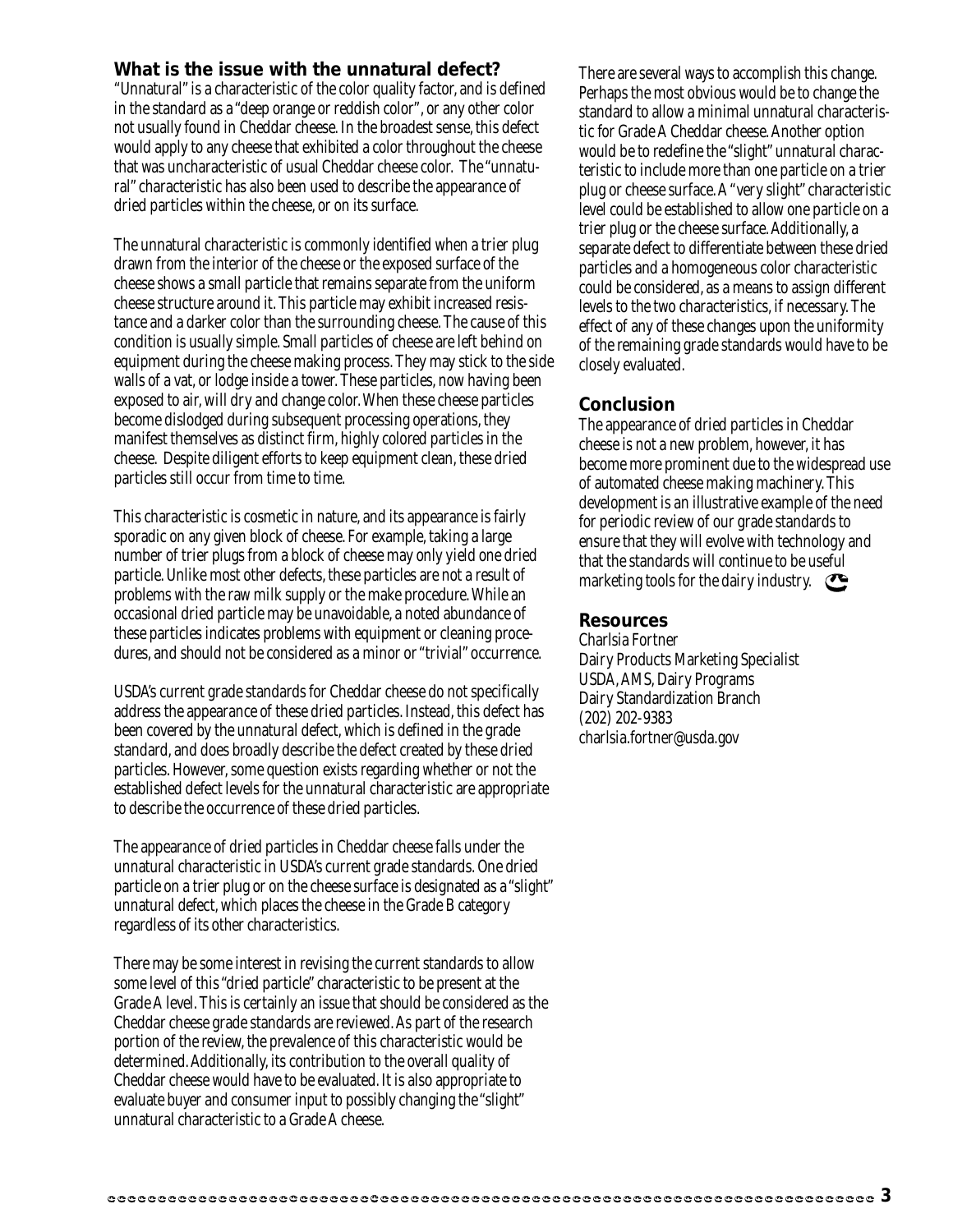# **2001 Wisconsin Cheese Industry Conference**

Wednesday, April 18, 2001 Morning

Panel: Drug Residue Monitoring Program Now that drug residue monitoring programs have been in place for ten years, lets evaluate our progress and talk about what we have accomplished. What's working? What could work better? Moderator: Dr. Rusty Bishop

M-a-86, How Did We Get Here? Robert Childers, FDA

Producer Viewpoint Ted Hickerson, Dairy Farmers of America

Manufacturer Viewpoint Dan Rackley, Dean Foods

Considerations of Risk Assessment Rusty Bishop, CDR

Thursday, April 19, 2001 Morning

Panel: Cheese Milk – Pasteurized, Heat-treated, or Raw

This is an issue that can bring out strong opinions, join us for a full discussion of some thought provoking questions. Can we produce full flavored cheeses from pasteurized milk? What is the latest scientific information regarding possible pathogens? Moderator: Dr. Bill Wendorff, Dept of Food Science, University of Wisconsin–Madison

FDA Research Studies Chuck Sizer, National Center for Food Safety and Technology

National Cheese Institute Perspective Deborah Van Dyk, Schreiber Cheese (Chair, NCI Technical Comm.)

American Cheese Society Ruth Flore

US Dairy Processor Bil Luth, Director, Quality Assurance, Tillamook Cheese

Farmstead Dairy Processor Mary Falk, Love Tree Farmstead

What Is Best For The Dairy Industry As A Whole? Rusty Bishop, Wisconsin Center for Dairy Research

Afternoon Panel: Cheese Milk Standardization Another timely topic for the cheese industry—what is the world view of standardization of cheese milk? What are the trends? What are the issues? Moderator: Rusty Bishop, Wisconsin Center for Dairy Research

What Can We Use, What Would We Like To Use, What Wouldn't We Use Even If Available? Bill Aimutis, Land O Lakes

Overview, Technical & Economical Considerations Mark E. Johnson, Wisconsin Center for Dairy Research

Down Under Perspective on Standardization John Lucey, Dept. of Food Science, UW— Madison

European Perspective on Standardization Anders Oderholm, Norway (past Chair, IDF Cheese Standing Committee)

United States Perspective on Standardization Mitch Davis, Davisco Foods

Where Does This Leave Us? Rusty Bishop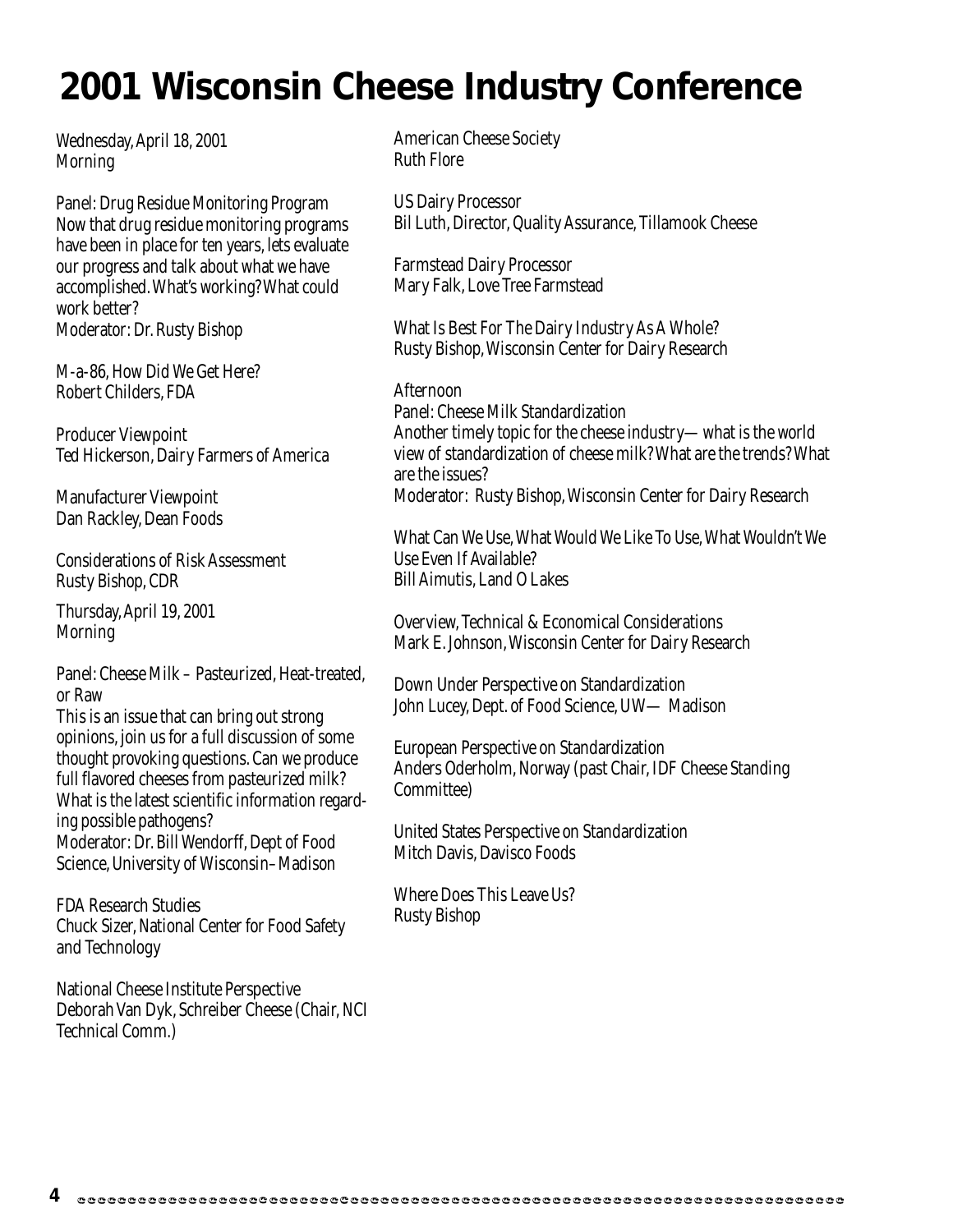### News from CDR

Kerry Kaylegian, coordinator of the Milkfat Applications program, will leave CDR in June to pursue her Ph.D. Kerry is going to move to Ithaca, NY to study at Cornell University, in the Department of Food Science. She will specialize in dairy technology under the direction of Dr. David Barbano. After directing CDR's milkfat program for almost ten years, Kerry says, "It's time to get the Ph.D. so I can expand my opportunities in the dairy industry."

The CDR milkfat program will continue after Kerry leaves. Although industry interest in the program has come from a small number of companies, there remains a need for a core level of technical support. Details are in the works and more information will follow. In the meantime, for technical support contact Kerry at (608) 265-3086, or kaylegian@cdr.wisc.edu.

### **Master Cheesemaker, Class of 2001**







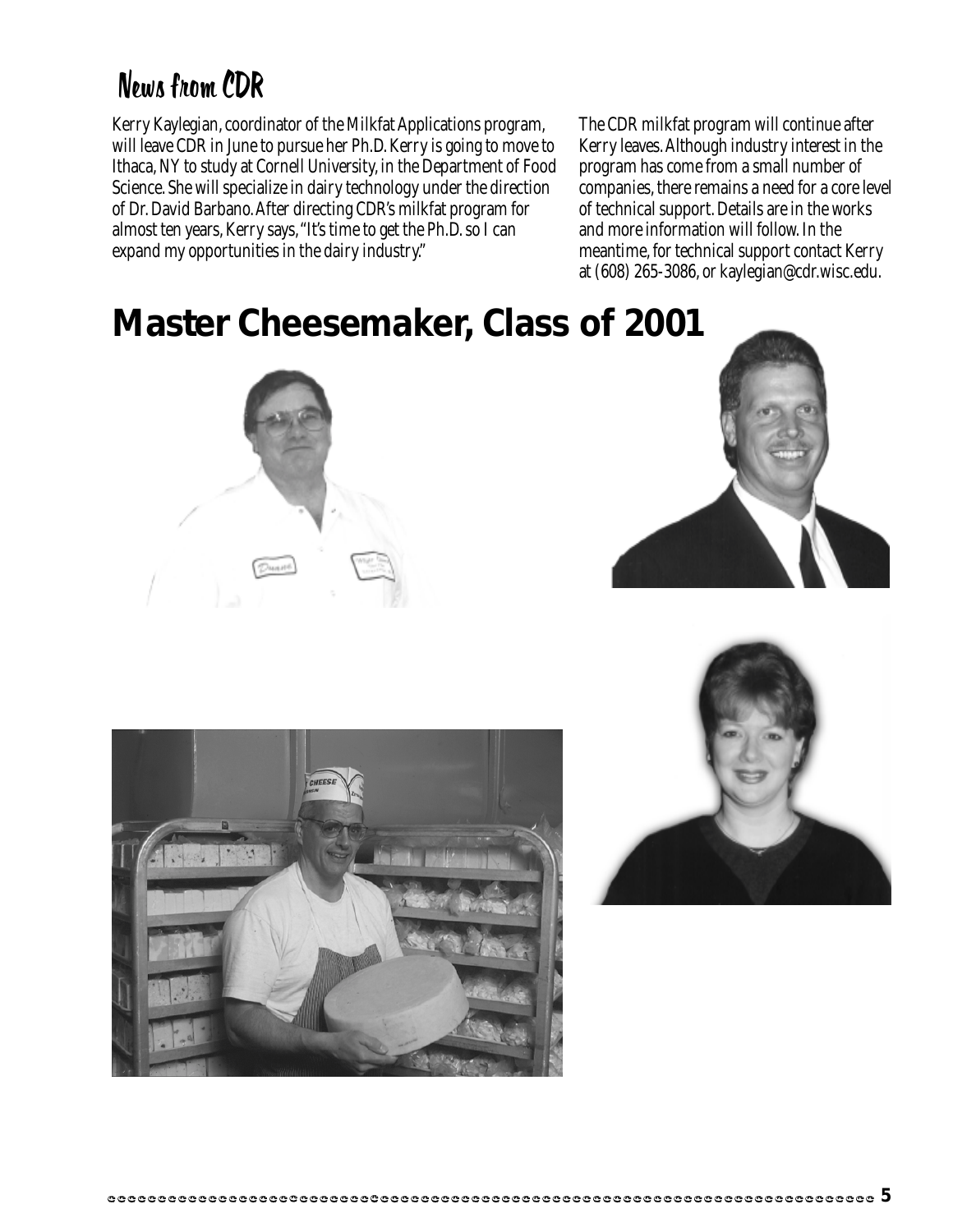# **Tasting success with farmstead che**

### *This small cheese company produces some big flavor*

Four-year-old Cheddar at the corner store, fresh mozzarella at the neighborhood grocery, and cheese displays filled with imported and domestic Brie, feta, and Asiago spreading from specialty stores to Sentry. What's happening? Look around and you can see that statistics are not misleading in this case, the market for specialty cheese is indeed growing. Here in Wisconsin, specialty cheese production has grown from 83.1 million pounds in 1993 to 197.4 million pounds in 1999. This growth, an increase of 138 percent, is primarily occurring in our smaller cheese plants.

Farmstead cheeses, whether they are made on the farm or from a single herd, are part of the specialty market and interest in producing them is also growing. In these days of decreasing milk checks, producers would like to add value to their product. Other wannabe cheesemakers would like to blend their creativity with a passion for cheese.

Mike Gingrich is someone who falls into both of these categories. Except that he no longer aspires to be a cheesemaker, he **is** a cheesemaker—with a high quality, successful product. As a partner in Uplands Cheese, Inc. Mike has started making and selling Pleasant Ridge Reserve, a 'Beaufort style' artisan cheese.

#### **The beginning—rotational grazing**

His story is not one of overnight success. It is one of research, hard work, focus and a vision that he shared with his partners. Mike and Carol Gingrich started farming with Dan and Jeanne Patenaude in 1994 because they wanted to farm on a larger scale, and they wanted to practice rotational grazing. Patenaude had been involved in rotational grazing since the early 80's and expanded the concept with Gingrich. Once they bought a larger place, they fenced and crossfenced, creating 20 separate pastures. In 1995 they started milking Holsteins, cross breeding them with Jerseys, Ayrshires, Brown Swiss, French Normandy, and New Zealand Friesians. Gingrich explains that, "We wanted animals that can produce a calf year after year and stay in the herd a long time. Primarily we cross breed to get the hybrid vigor." A secondary reason was breeding for optimal grazing animals, which means smaller cows and animals that tolerate the summer heat.

Once they got the herd running reasonably well, Gingrich notes that they started thinking about value added products. "We were convinced that the milk we were producing had unique flavor characteristics, but of course it was only being sold as commodity milk. We weren't really utilizing any of the unique characteristics of the milk." They looked at a number of products, but settled on the idea of making cheese, for a couple of reasons.

#### **June milk, best for making cheese?**

"We heard a lot of anecdotal information from older cheesemakers that June milk was the best milk for making cheese, that you got great flavor when the cows first got out on the grass. With rotational grazing, they get new grass every day, all the way through the grazing season. We thought that by making cheese from this milk we would be taking advantage of the unique characteristics of our milk."

Gingrich says that there is one more factor that really counted. "Although we'd heard that cows on pasture make ideal milk for cheese, we never had any scientific proof. Even some younger cheesemakers said, well we don't notice much of a difference. But, of course, these days most cows are confined, and thus fed very little pasture when Spring comes."

Then he talked with Bob Lindsay, a Food Science professor in Madison, who explained that he had identified and measured flavor compounds in milk. These compounds, alkylphenols, are found in much higher concentrations in grass fed milk.

For Gingrich, "That was actually the last piece of information that I got that convinced me we should go forward with this project. It really verified that there is indeed a measurable difference in this milk and when we make cheese with our milk it will taste significantly different."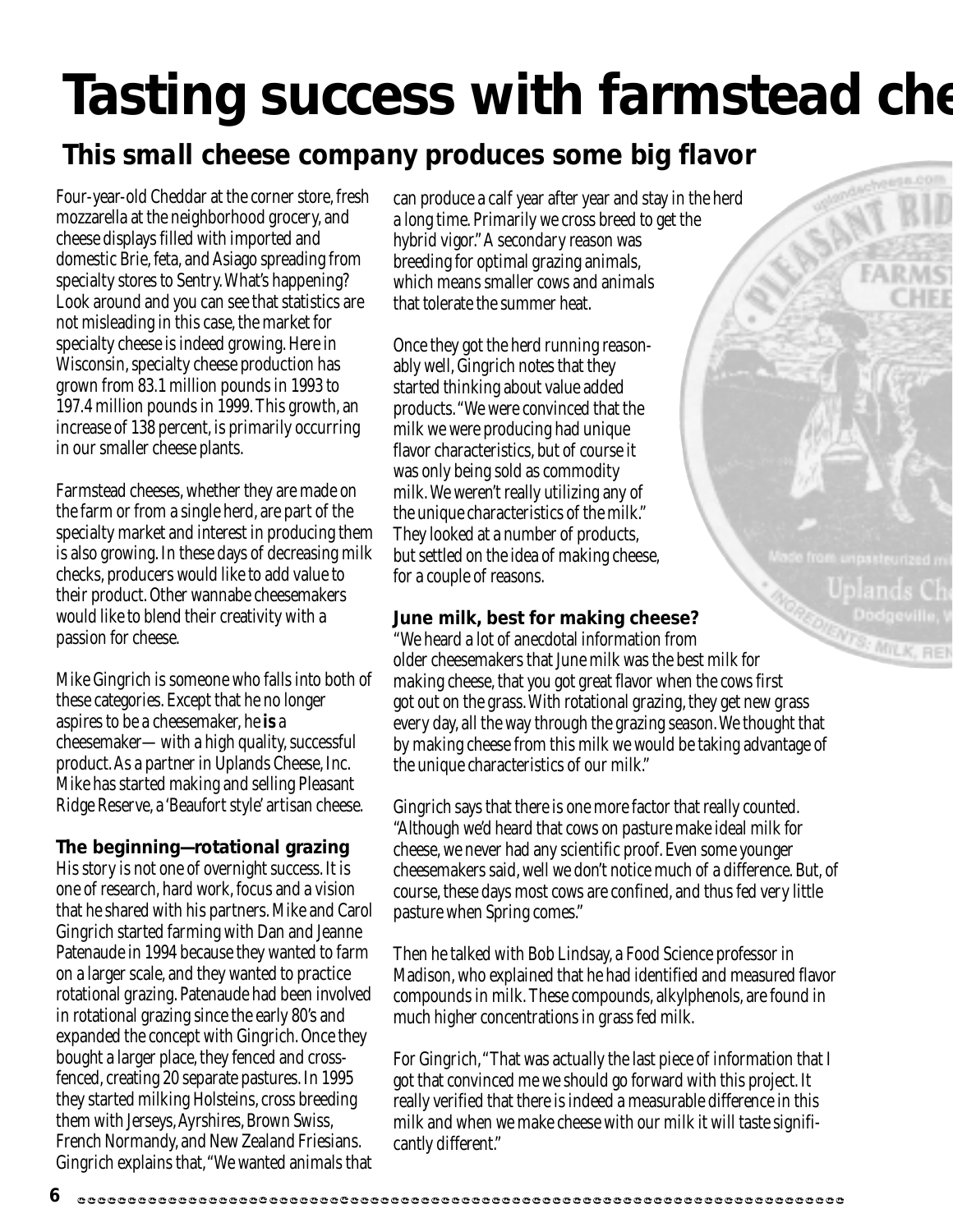# **eese**

Mark Johnson, CDR scientist and cheese fancier, confirms that Mike's Pleasant Ridge Reserve has a unique and well balanced flavor profile. "It certainly stands up to fine European cheeses."

Lindsay's research on alkyphenols may have been a big factor for Gingrich, but Mike and his partners also did plenty of research on their own. They developed a thorough business plan, they scoured the Internet, they read books about cheese and Mike signed up for the University of Wisconsin cheese technology short course, organized by Bill Wendorff. While making cheese in the pilot plant, he mentioned his idea to John Jaeggi, CDR's all around cheesemaker and researcher. John was enthusiastic and supportive right from the beginning, and suggested using the pilot plant for a few trials. Gingrich remembers that, "It looked ideal, but we still had to decide what kind of cheese we would make."

"I thought the best thing might be to make a cheese similar to other cheeses made from grass fed milk. I went to Steven Jenkins' book and identified all the cheeses made from raw cows milk and from cows that are pastured. I came up with 10, and ordered as many of them as I could find." Gingrich then invited some friends over to taste the cheeses and eventually settled on making a cheese like Beaufort, an A.O.C. or protected Place of Origin, French cheese. In the end, they made some minor changes but stayed as close to the Beaufort make schedule as they could.

#### **Wisconsin's "human capital"**

Another essential element of the Uplands cheese success story stems from Wisconsin's unique heritage as the historical home of American cheesemaking. Paul Scharfman, of Specialty Cheese, Inc., refers to this body of experience and history as valuable "human capital." Gingrich had the good fortune to tap into this human capital and find an ally in Bob Wills of Cedar Grove Cheese. Says Gingrich, "He was a key player."

 "We had approached Bob Wills at Cedar Grove and said we'd like to make cheese during the summertime with our grass fed milk and would you be willing to work with us, and he was. He wasn't the first cheesemaker I talked to, but he was the first one that was really interested in this idea."

CDR's Mark Johnson confirms that Mike's Pleasant Ridge Reserve has a unique and well balanced flavor profile. "It certainly stands up to fine European cheeses."

*Pleasant Ridge Reserve on the curing shelves*



*continued on next page*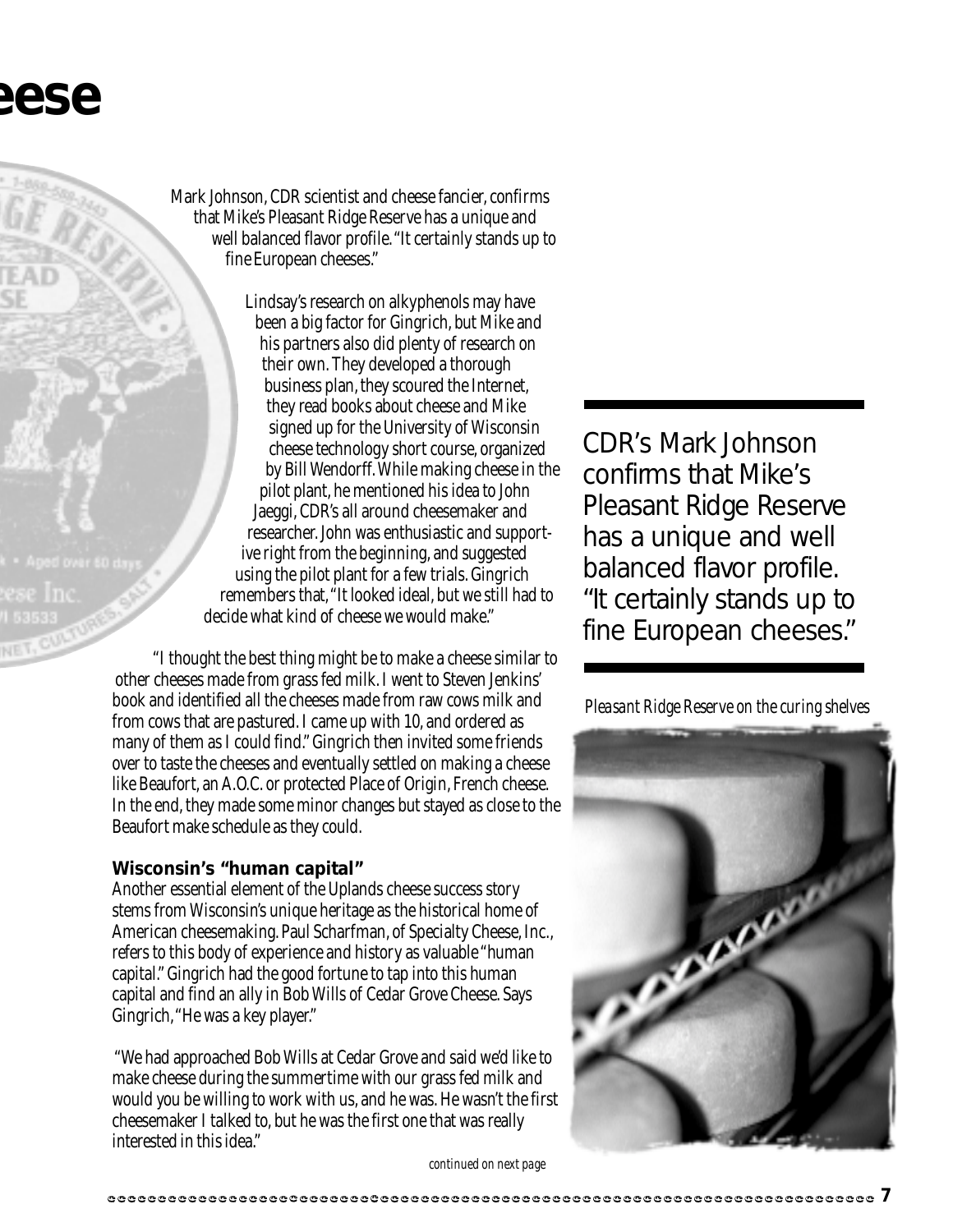

*Mike Gingrich, the proud producer of Pleasant Ridge Reserve*

"We don't do a lot of business over the Internet, but that's not surprising because you can't get the taste experience. Really, it's taste, taste, taste…the three most important features of cheese"

#### Books

Cheese Primer by Steven Jenkins Workman Publishing Company, Inc.

French Cheeses by Kazuko Masui and Tomoko Yamada DK Publishing, Inc

#### *continued from page 7*

Wills was more than interested; he was involved, too. He was in on the planning, scaling up, and problem solving. When it was time for cheesemaking trials in the University pilot plant, Wills was there, too.

After aging the cheeses produced in pilot plant trials, and some excited tasting, Gingrich says they decided to go ahead with commercial production. They started making cheese at the Cedar Grove plant in June 2000, making cheese on the weekends and then moving the cheese to Spring Green for curing. Gingrich washes the cheese and turns it every day for at least two to four weeks. After four months of curing, they were satisfied that they had produced a nice, young cheese. Then came the marketing challenge. Gingrich notes "Marketing takes a lot of time. It's not that it is so difficult, but it is time consuming."

"We decided to try a little bit of everything when it came to marketing. The challenge for the first year was to develop our market. We really didn't know which markets would be best for us, so we tried specialty food stores, restaurants, farmers markets, and the internet. The specialty food stores have been our best market, and chefs and restaurants have been great."

"We don't do a lot of business over the Internet, but that's not surprising because you can't get the taste experience. Really, it's taste, taste, taste...the three most important features of cheese."

For Gingrich and his partners this is a seasonal business, they are busy in the summer milking, making cheese and turning cheese. In the next few years Gingrich doesn't think he'll have to spend as much time on marketing as he did the first year. Perhaps after another busy season they can all look forward to a slower taste of success.

#### **Resources**

**Websites** 

For help with the decision making process, check out the Center for Dairy Profitability for Gary Frank's "On Farm Milk Processing" plan at: www.wisc.edu/dairy-profit

Wisconsin Dept. of Agriculture, Trade, and Consumer Protection http://datcp.state.wi.us

American Cheese Society www.cheesesociety.org

Jim Path's cheese database, the World Cheese Exchange www.cdr.wisc.edu

Wisconsin Milk Marketing Board www.wisLINK.org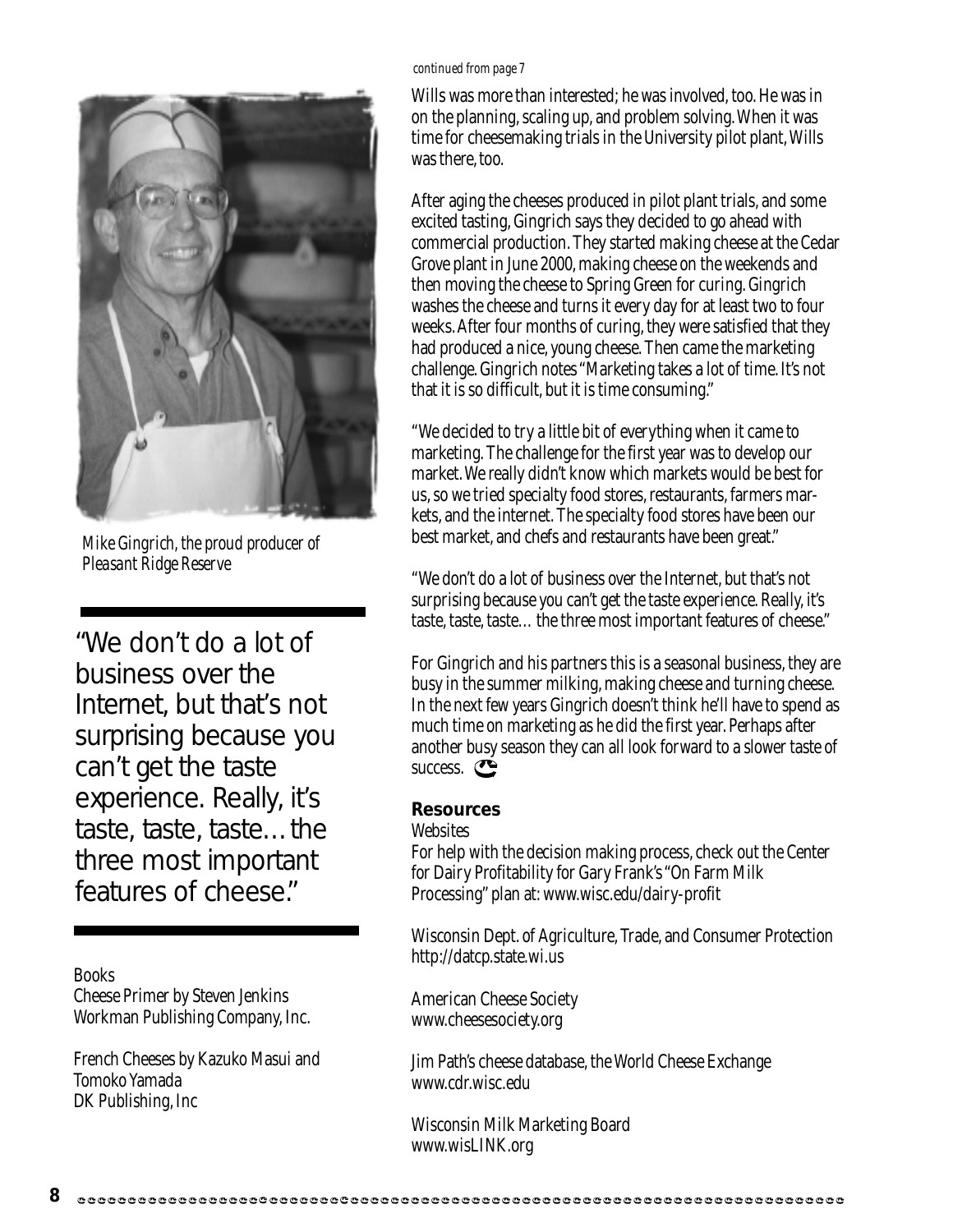**CDR cheesemakers offer practical information, encouragement, and then cheer from the sidelines**

"Mike really did everything right," says CDR's John Jaeggi.

"When we get calls from folks who want to make cheese—and we are getting more of them these days—we start by suggesting they work with an established cheese plant that might have some down time."

John thinks this approach is ideal because it is one way that new businesses can make cheese before investing in costly equipment and facilities. Sometimes people call him and want to talk about an on-farm cheese facility and then John raises issues regarding cost, regulations, zoning, and concerns about wastewater treatment. It can be downright discouraging. However, John notes that the cheesemaking weekends at Bob Will's Cedar Grove plant were an ideal solution for Gingrich. In fact, "It's worked out well for both of them," he says.

Jaeggi emphasizes focus when he gives advice to would be cheesemakers. He stresses the importance of refining the product early on, "Know what your target is, both the product and the market." John sometimes sees people wanting to do too much in the beginning. He thinks it's best to start small and do a good job on one thing at a time.

In addition, John believes that, "Practical experience is so important." Getting hands on experience is the best way to get a thorough understanding of safety, sanitation, and regulations.

Another bit of advice he always gives to potential farmstead cheesemakers is to start with the Department of Agriculture. Don't even think about buying equipment or finding a facility without checking on the regulations.

Bill Hoesly has been making cheese for most of his working life, first at Chalet Cheese in Monroe, then the University of Wisconsin dairy plant and now for CDR. Hoesly notes that practical experience is important, and you have to put in some time to get to the point that Mike Gingrich is at today.

"It seems like a lot of people, when they start thinking about making cheese, often have this romantic idea of making their own cheese. I could see, as Mike was getting into it, the amount of time it really took. Between his farm and his cheesemaking, there might have been a few nights when he didn't have any time to sleep."



Jaeggi emphasizes focus when he gives advice to would be cheesemakers. He stresses the importance of refining the product early on, "Know what your target is, both the product and the market."

Hoesly sums up three key elements for cheesemaking success:

Practical experience

Basic cheesemaking education

Homework and research

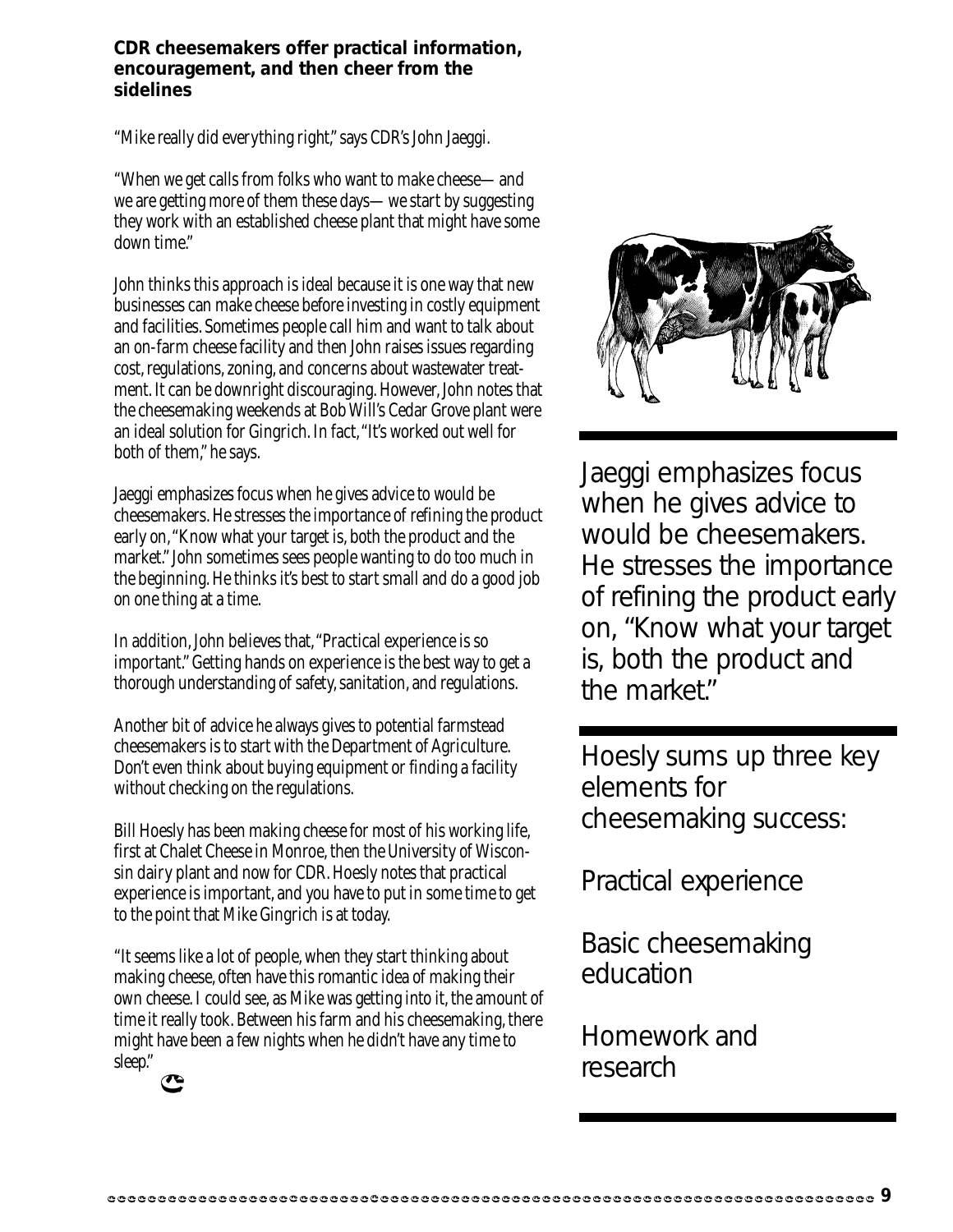# Curd Clinic

 $\textbf{Q}.$  I've been reading about the StarLink controversy and now I'm wondering if we have to worry about the milk supply. Could the problem protein be in milk?

 ${\boldsymbol A}.$  The StarLink controversy, although a small segment of the bigger issue of genetically modified foods, is a good place to start getting familiar with some of the contentious issues. First, some background. AgrEvo, (which became part of Aventis CropScience a year ago), attempted to get it's genetically engineered corn, StarLink, approved by the EPA in 1997. StarLink, like other genetically modified seeds on the market, carried a gene from a bacterium called *Bacillus thuringienis*, or Bt. The Bt gene is useful because it produces a protein that kills the pesky and destructive European corn borer.

However, StarLink turned out slightly different than other seeds with the Bt protein spliced into a gene. The genetically modified protein in StarLink, Cry9C, was found resistant to digestion in the human stomach. Indigestability is a common characteristic of food allergens, and we've known since 1995 that some genetically modified proteins can cause allergic reactions. Because of this, the EPA was unwilling to approve StarLink for human consumption, fearing that exposure over time could cause allergies. AgrEvo agreed to further tests, but meanwhile StarLink was approved for animal feed. It was supposed to be kept out of the human food supply, although there has never been any mechanism at grain elevators to separate different types of corn. Many think that the eventual mixing of StarLink with rest of the corn harvest was a predictable problem.

#### **Costly recalls**

Sure enough, when Larry Bohlen, of Friends of the Earth, had the corn products he bought at his local grocery store tested, he was able to prove that a genetically modified product not approved for human consumption was indeed being sold. The result: costly recalls for the food industry and tons of StarLink corn held in storage.

Now, tests for the potentially problematic protein, Cry9C, have been developed. Scientists are still not even sure that Cry9C is a human allergen. Aventis argues that the amount of StarLink in processed food is too small to cause an allergy and that it is destroyed during food processing anyway. The FDA is currently conducting tests of Cry9C and investigating its allergenic properties.

As testing methods improve we may learn more about the StarLink protein, Cry9C, in the food chain and it's potential to cause, or not cause, allergic reactions. The latest Aventis petition for EPA approval was turned down in December, but it could still be approved in the future.

#### **Effect on milk production**

Meanwhile, dairy researchers have been looking at the effect of genetically modified feed on milk production. Recent studies have shown that genetically modified corn fed to dairy cattle did not significantly influence milk production or milk composition. Purdue researchers (1) fed corn silage and corn grain from Roundup Ready corn and its isogenic, or unaltered, counterpart to Holstein cows. They found no differences in milk production, milk protein, milkfat, or lactose. Researchers from Nebraska (2) also fed corn silage and corn grain from two Bt corn hybrids to dairy cows and found that there was no effect of the Bt trait on milk production or milk composition. With the use of 4 fistulated cows, they showed that there was no difference in ruminal fermentation between Bt and non-Bt corn.

Since the Bt protein from corn has been shown to breakdown during fermentation in the silo, an Iowa State dairy scientist (3) fed chopped, mature green corn plants to dairy cows to maximize the levels of the transgenic protein in the diet. The Bt protein did not adversely effect milk production, milk quality, or the health of the cows. No Bt protein was detected in standard samples of milk from cows fed the Bt corn. The laboratory did detect the Bt protein in milk samples spiked with the transgenic protein.

#### **References**

1. Donkin, S.S., J.C. Velez, E.P. Stanisiewski, and G.F. Hartnell. 2000. Effect of feeding Roundup Ready, corn silage and grain on feed intake, milk production and milk composition in lactating dairy cattle. J. Dairy Sci. 83 (Suppl. 1): 273.

2. Folmer, J.D., R.J. Grant, C.T. Milton, and J.F. Beck. 2000. Effect of Bt corn silage on short-term lactational performance and ruminal fermentation in dairy cows. J. Dairy Sci. 83(5): 1182.

3. Faust, M. and L. Miller. 1997. Study finds no Bt in milk. IC-478. Fall Special Livestock Edition. Pp 6-7. Iowa State Univ. Extension, Ames Iowa.

*Curd Clinic doctor is Bill Wendorff, professor, Dept. of Food Science, UW—Madison*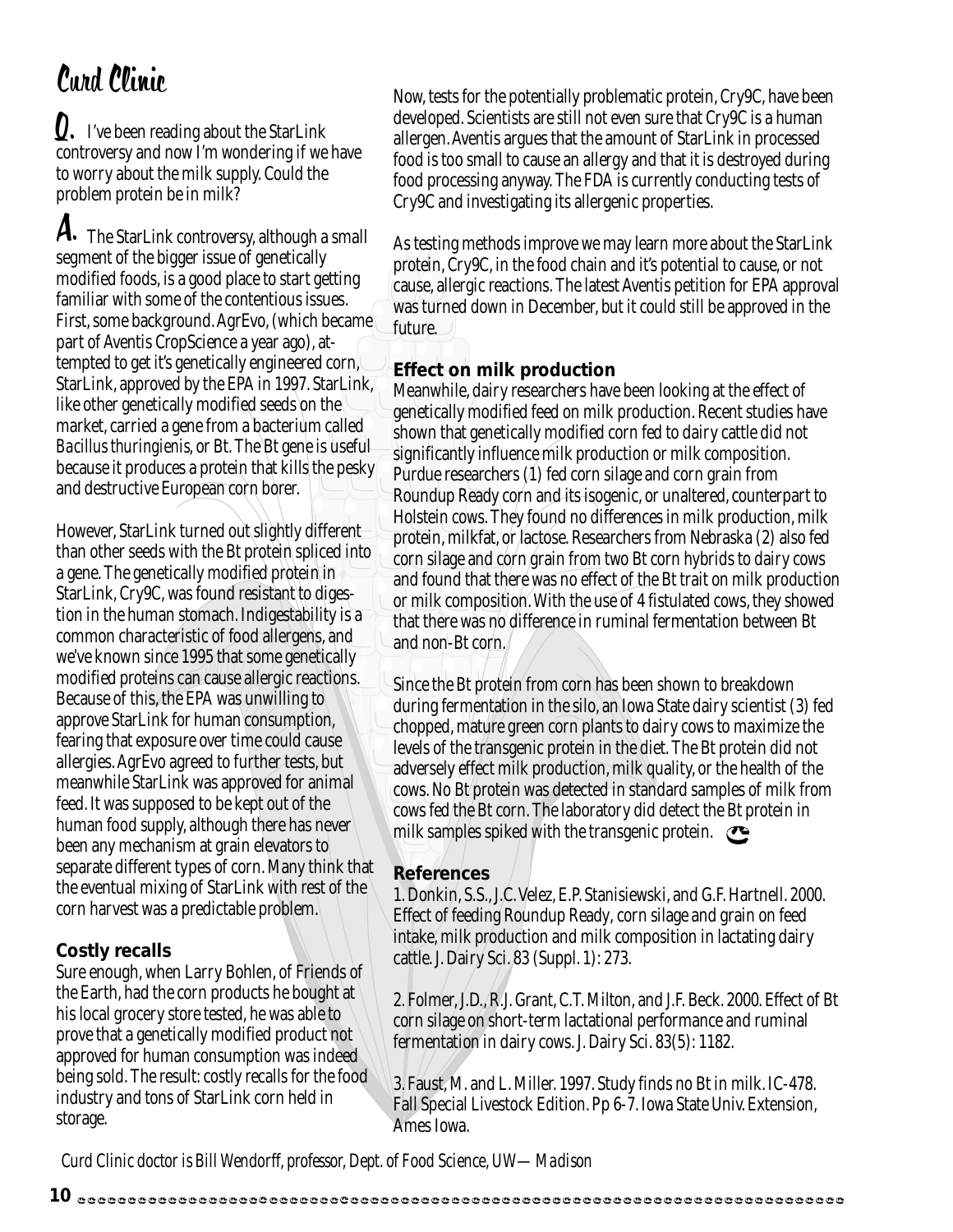#### **New Membrane Processing Short Course**

The Center for Dairy Research and UW Food Science Department are cosponsoring a new short course that will cover the use of membrane technology for processing dairy products. The first Membrane Processing of Dairy Products Short Course, scheduled for October 30-31, 2001, is a two-day course that starts with the basics of processing dairy products and continues through membrane technology.

This course is intended for all dairy and food processors interested in using membrane technology to concentrate or separate milk components. The first day will begin with the



principles of separation technology and move to the applications of membrane separation of whey products. The second day will focus on using membrane technology to concentrate milk for potential use in cheesemaking operations.

> This course is an approved elective course for the Wisconsin Master Cheese Maker Program™.

Enrollment is limited to the first 50 paid students due to limited space in the pilot plant. For further information on this new short course, please contact Bill Wendorff of the Food Science De pt. at (60 8) 263-2015 or Karen Smith of CDR at (608) 265-9605.

### Calendar, continued from back page

**Sept. 25-26 Dairy, Food and Environmental Health Symposium.** cosponsored by Wisconsin Association of Milk and Food Sanitarians, WI Association of Dairy Plant Field Reps, and WI Environmental Health Assn., Wisconsin Dells, WI. For more information, call Kathy Glass, FRI at (608) 263-6935.





Please help us keep our mailing list current! Simply phone, fax or e-mail the information requested below to:

> *The Dairy Pipeline* Center for Dairy Research 1605 Linden Dr. Madison, WI 53706 phone: 608/262-8015 fax: 608/262-1578

| Street Address – The Management of the Street Address – The Management of the Street Address (1976) |
|-----------------------------------------------------------------------------------------------------|
|                                                                                                     |
| <b>City</b>                                                                                         |
| <b>State</b>                                                                                        |
| <b>Zip</b>                                                                                          |
| <b>Codmation</b> code)<br>$\Box$ CHANGE $\Box$ ADD<br><b>REMOVE</b>                                 |